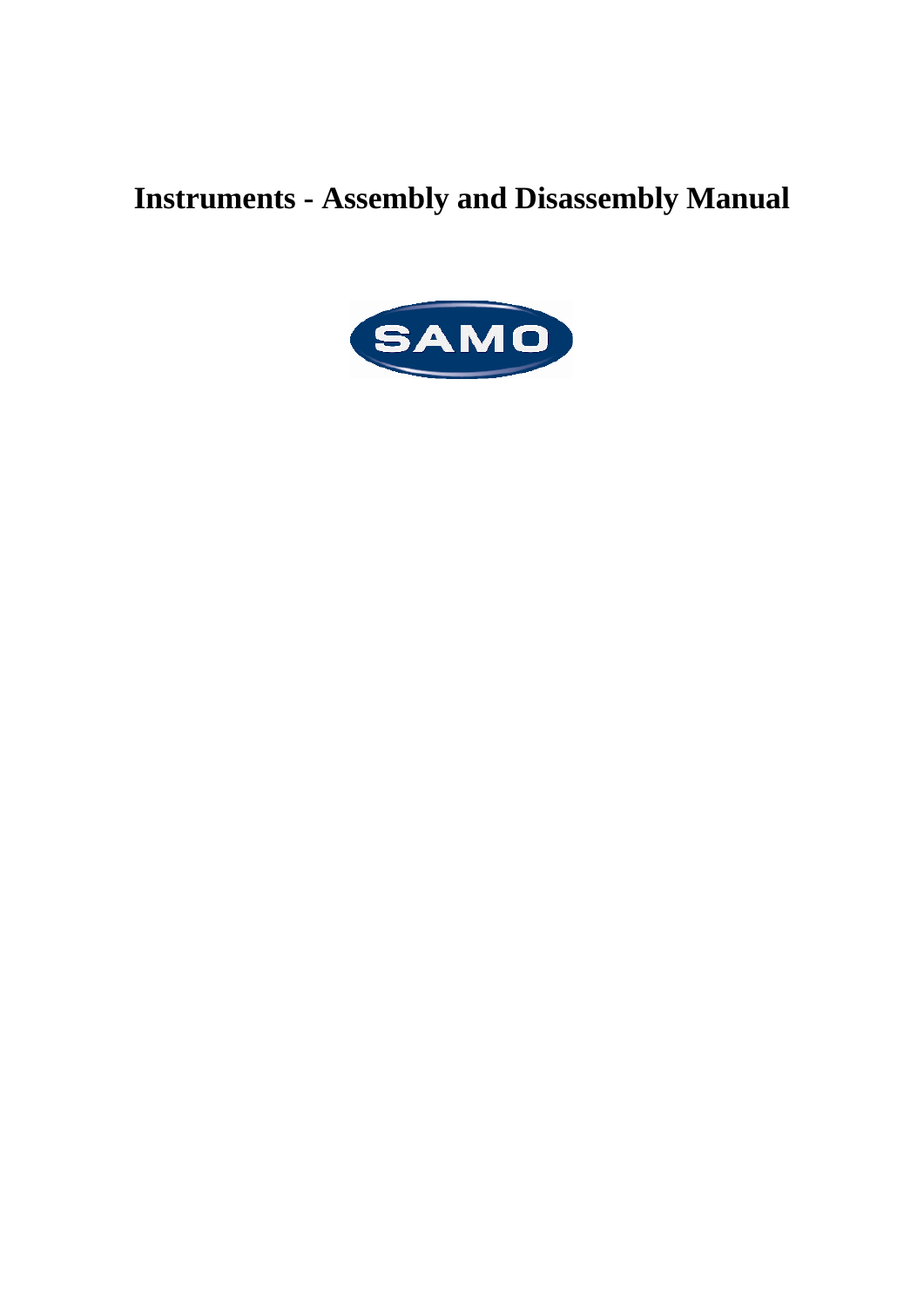### Summary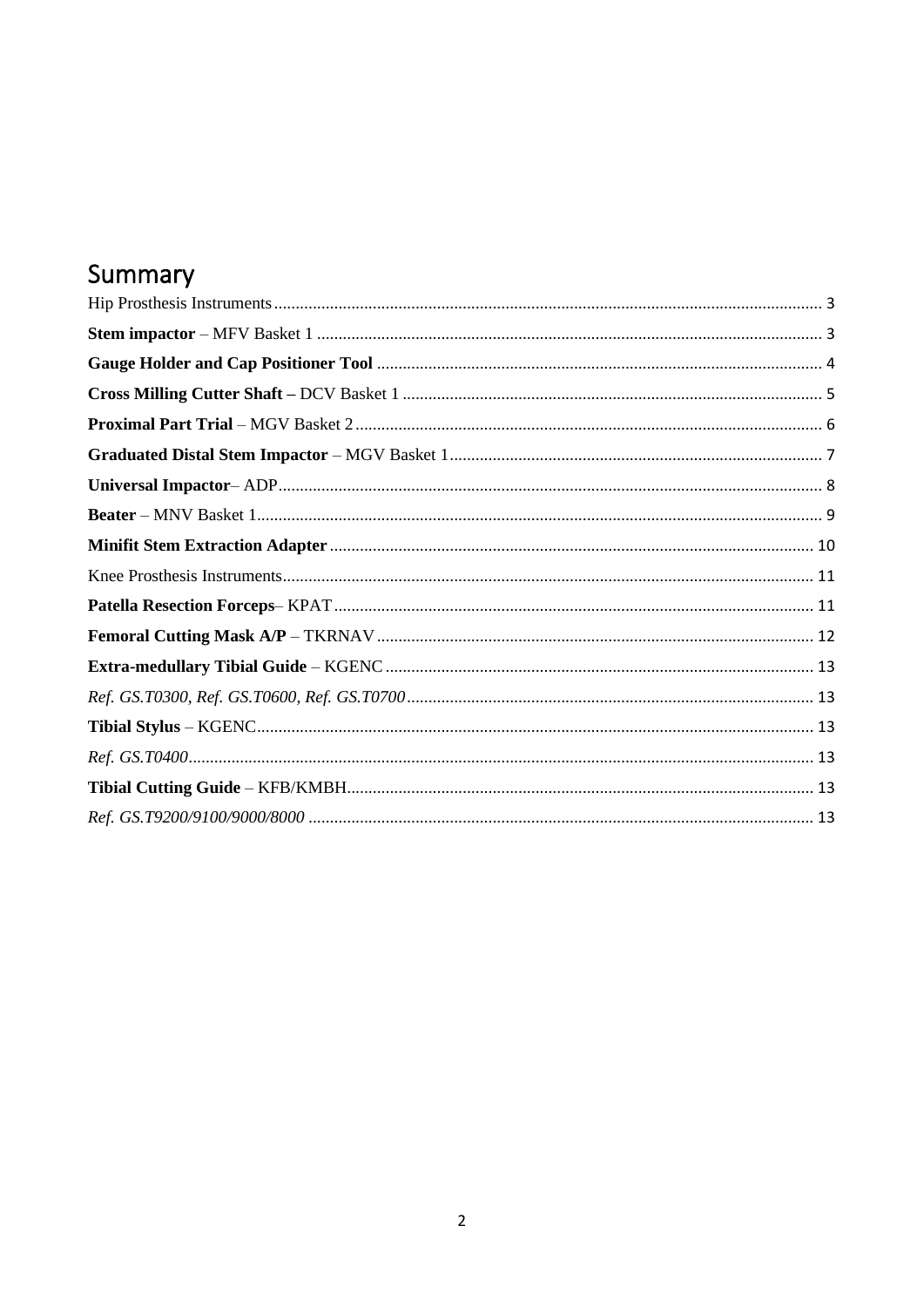# Hip Prosthesis Instruments

#### <span id="page-2-1"></span><span id="page-2-0"></span>**Stem impactor** – MFV Basket 1

*Ref. MSI0100*



Disassembly instructions:

- 1. Unscrew the ring nut from the sleeve;
- 2. Pull the sleeve towards the ring nut and rotate it clockwise, allowing the pin to slide in its guide;
- 3. Extract the terminal block from the impactor;
- 4. End of disassembly.

- 1. Join the terminal block to the impactor body and rotate the sleeve counterclockwise, allowing the pin to slide in its guide;
- 2. Release the sleeve;
- 3. Screw the ring nut to the sleeve;
- 4. End of assembly.



**Assembly steps**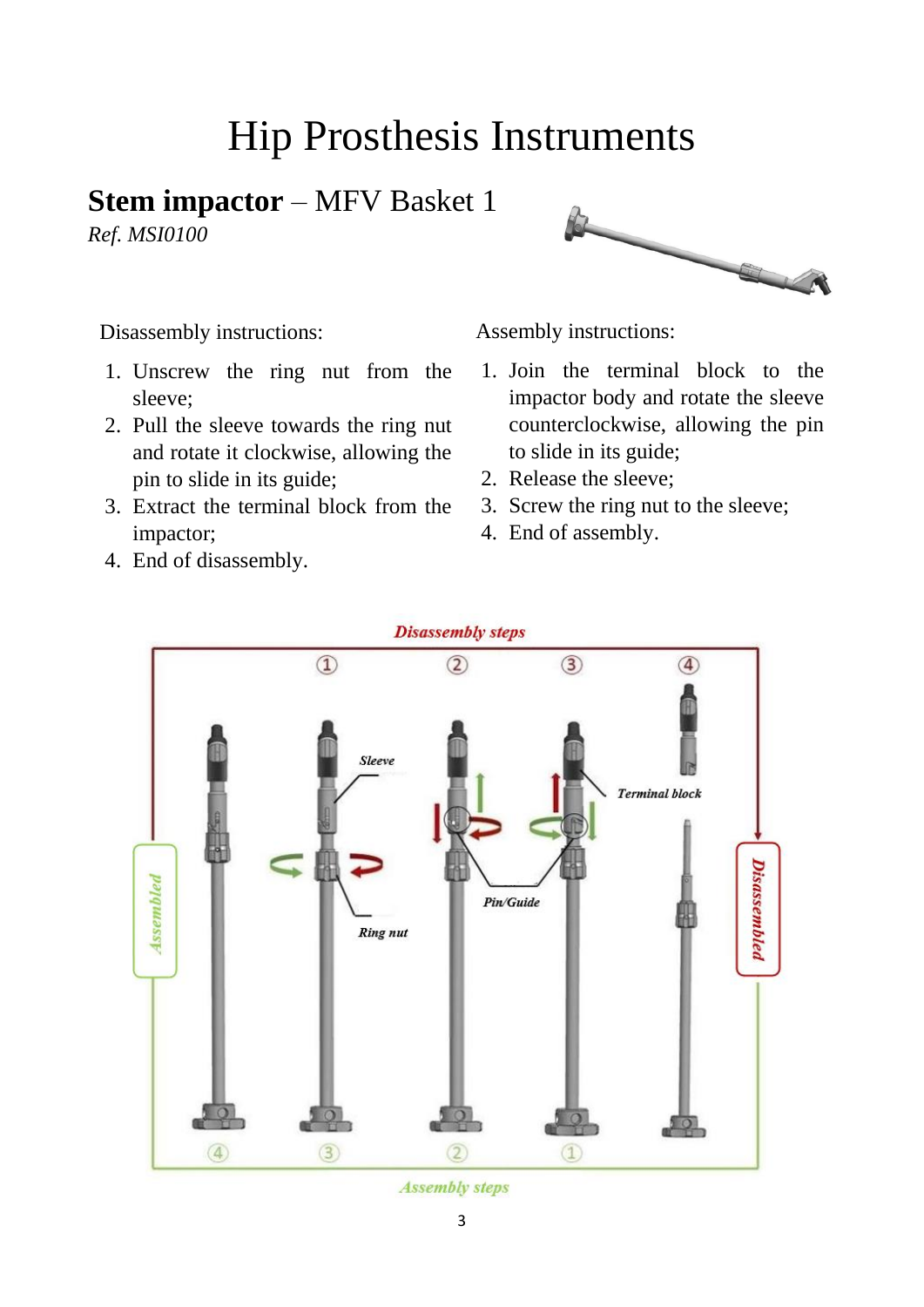### <span id="page-3-0"></span>**Gauge Holder and Cap Positioner Tool**

Intramedullary Plug Instruments

*Ref. TCE1100*



Disassembly instructions:

- 1. Unscrew the screw from the bushing and the cap holder;
- 2. Unscrew the handle and remove the handle and the Titanium wire from the rest of the body;
- Assembly instructions:
- 1. Insert the titanium wire inside the positioner and screw the cap;
- 2. Screw the screw to the bushing and the cap holder;
- 3. End of assembly.

3. End of disassembly.



**Assembly steps**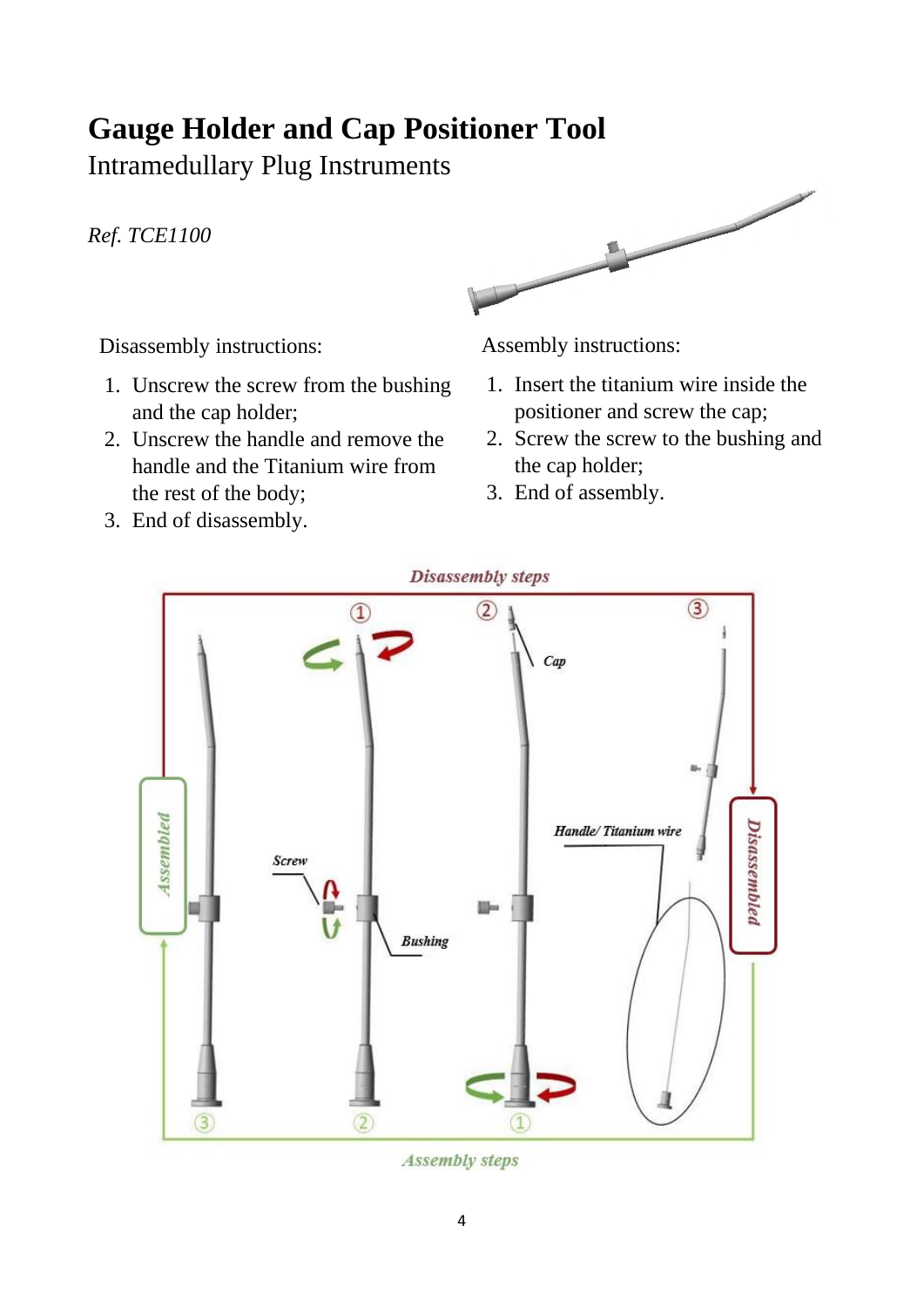#### <span id="page-4-0"></span>**Cross Milling Cutter Shaft –** DCV Basket 1

#### *Ref. 01.SF1100*

Disassembly instructions:

- 1. Remove the handle from the shaft;
- 2. End of disassembly.



- 1. Insert the shaft into the handle;
- 2. End of assembly.



**Assembly steps**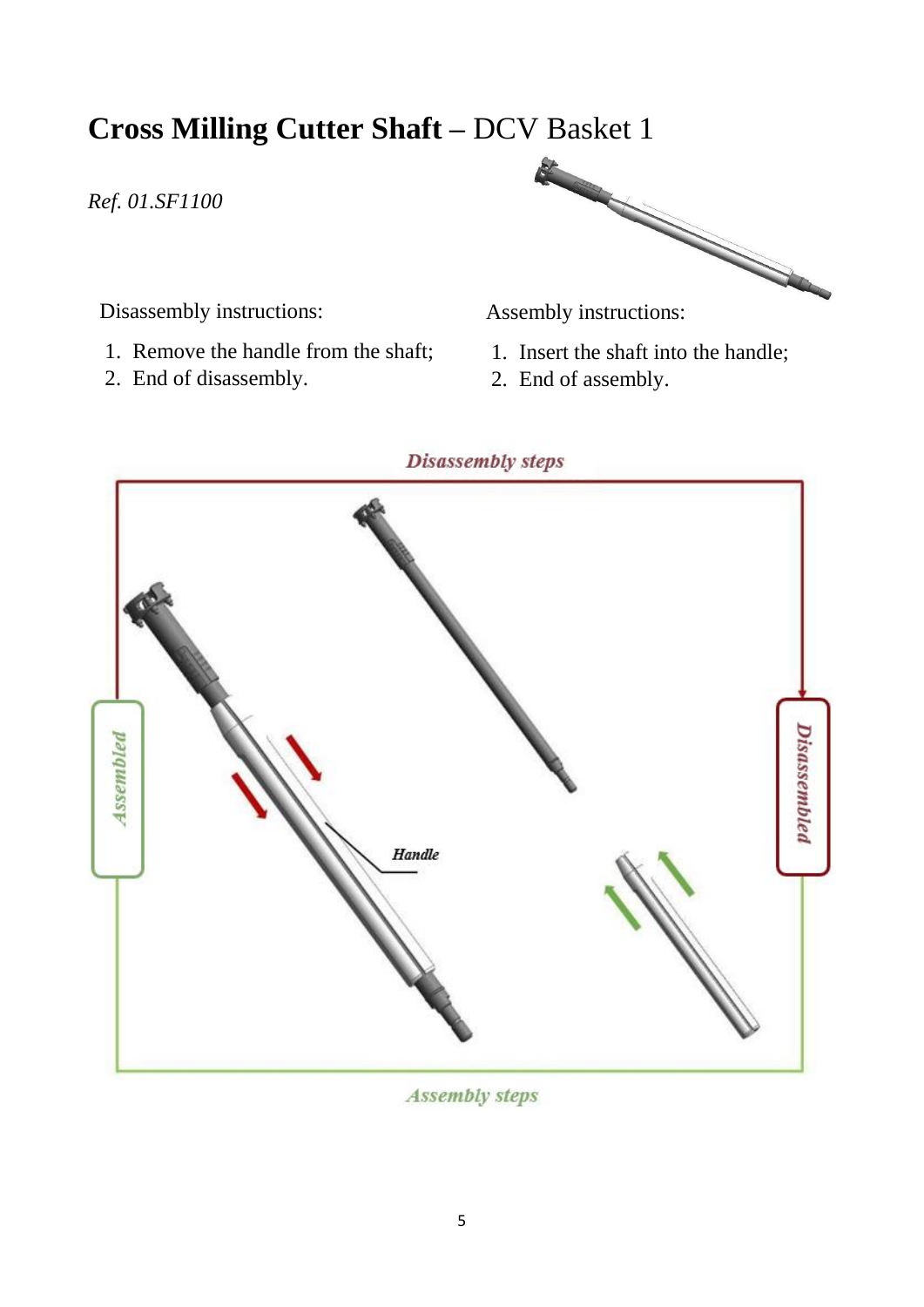### <span id="page-5-0"></span>**Proximal Part Trial** – MGV Basket 2

*Ref. MGS0301/02/03/04* 



Disassembly instructions:

- 1. Use the universal hex screwdriver available in the instruments and remove the fixing screw;
- 2. End of disassembly.

- 1. Use the universal hex screwdriver supplied with the instruments and insert the fixing screw;
- 2. End of assembly.



**Assembly steps**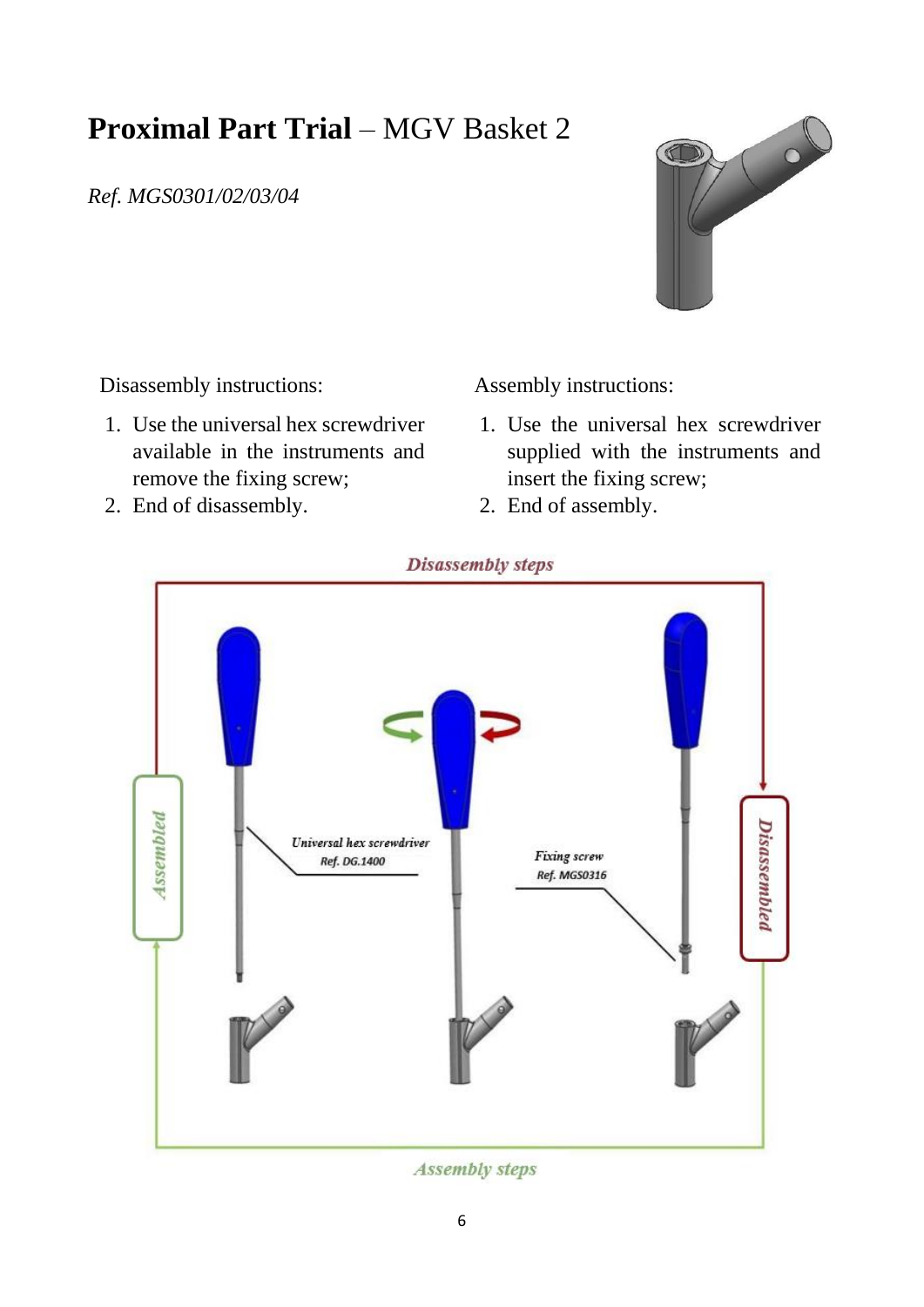### <span id="page-6-0"></span>**Graduated Distal Stem Impactor – MGV Basket 1**

#### *Ref. MGS0100*



Disassembly instructions:

1. Holding the impactor firmly, shake it until the shaft is extracted from the body;

Assembly instructions:

- 1. Insert the shaft inside the impactor;
- 2. End of assembly.

2. End of disassembly.



**Assembly steps**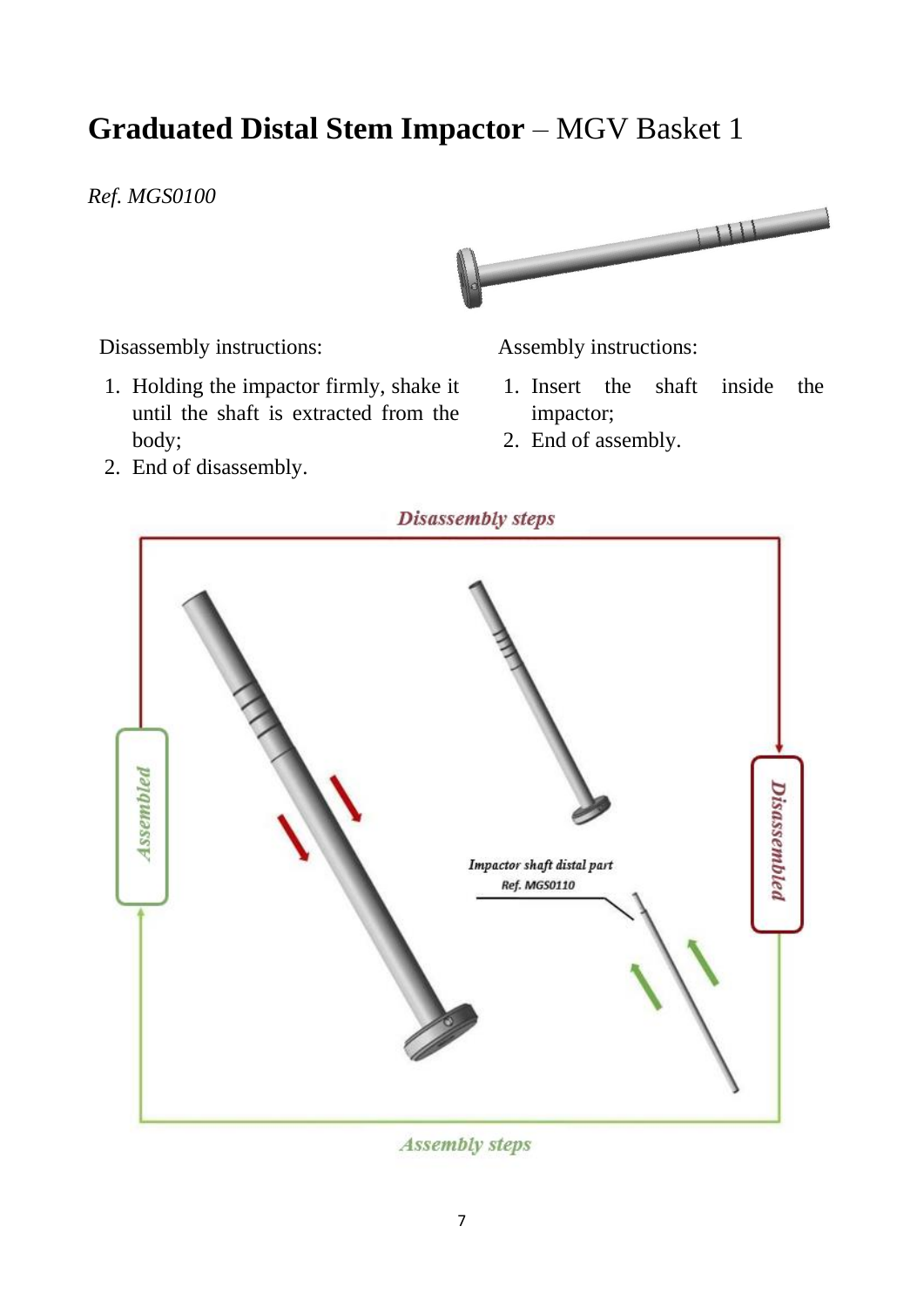#### <span id="page-7-0"></span>**Universal Impactor**– ADP

*Ref. 02.S01000*



Disassembly instructions:

- 1. Remove the knob and the shaft from the main body of the impactor;
- 2. End of disassembly.

Assembly instructions:

- 1. Insert the knob and the shaft inside the impactor;
- 2. End of assembly.

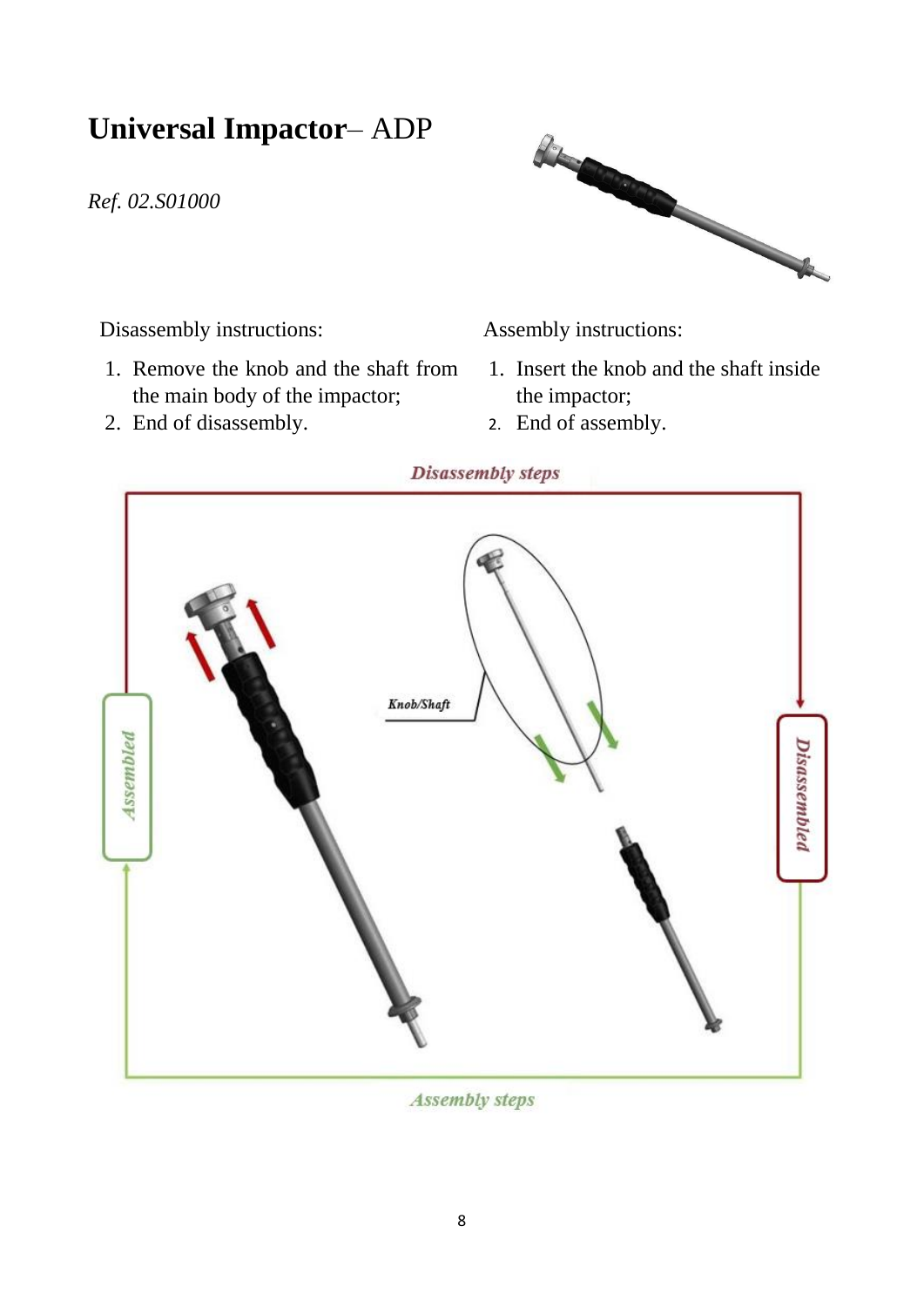<span id="page-8-0"></span>**Beater** – MNV Basket 1

*Ref. 04.S05000*



Disassembly instructions:

- 1. Remove the knob and the shaft from the main body of the impactor;
- 2. End of disassembly.

- 1. Insert the knob and the shaft inside the impactor;
- 2. End of assembly.



**Assembly steps**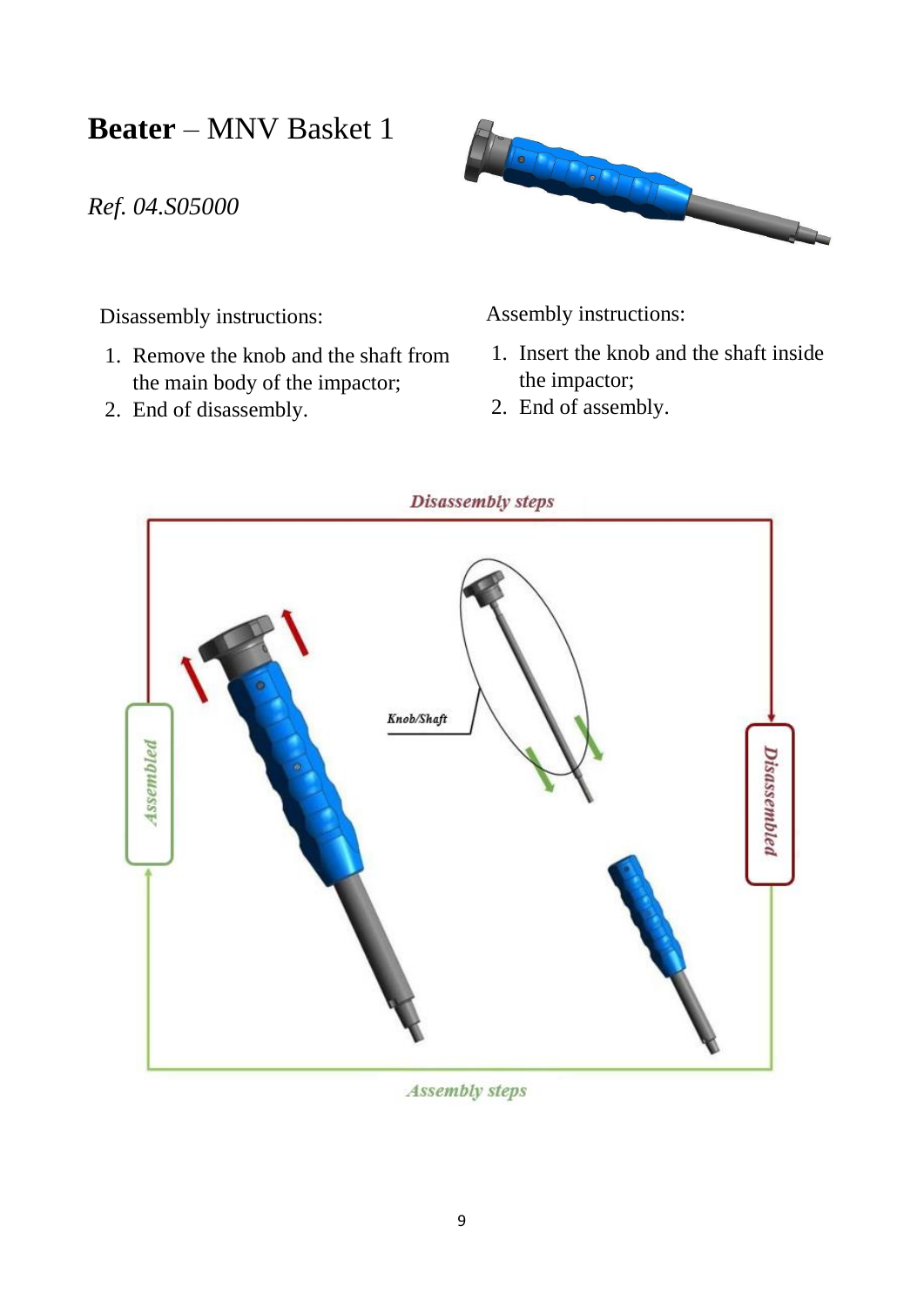## <span id="page-9-0"></span>**Minifit Stem Extraction Adapter**

Instrument MNV Basket 1

*Ref. 04.S04100*



Disassembly instructions:

- 1. Use the universal hex screwdriver available in the instruments and remove the fixing screw;
- 2. End of disassembly.

Assembly instructions:

- 1. Use the universal hex screwdriver supplied with the instruments and insert the fixing screw;
- 2. End of assembly.

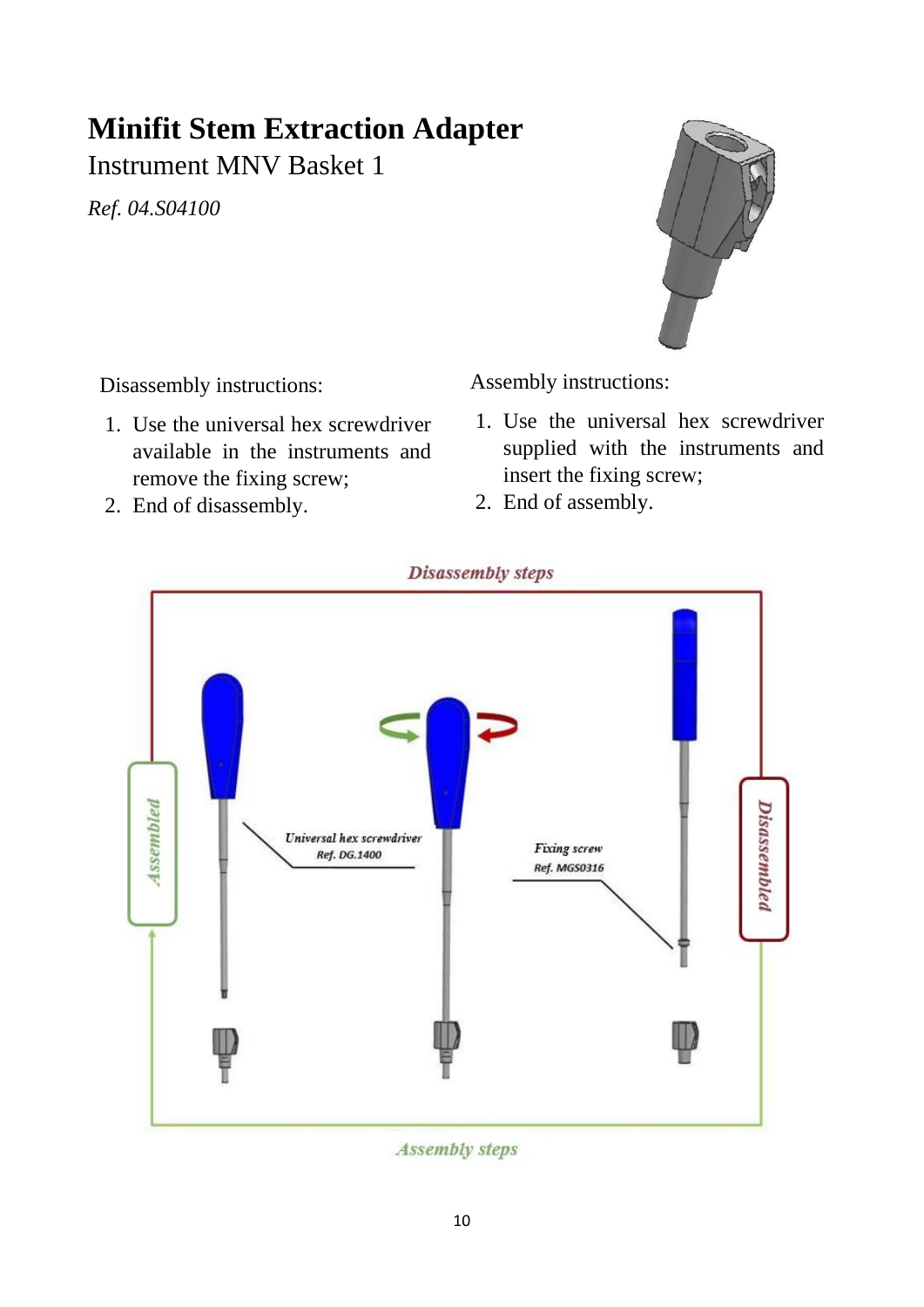# Knee Prosthesis Instruments

#### <span id="page-10-1"></span><span id="page-10-0"></span>**Patella Resection Forceps**– KPAT

*Ref. GS.1700*



Disassembly instructions:

- 1. Unscrew the nut from the central body of the forceps;
- 2. End of disassembly.

Assembly instructions:

- 1. Screw the nut to the main body of the forceps;
- 2. End of assembly.

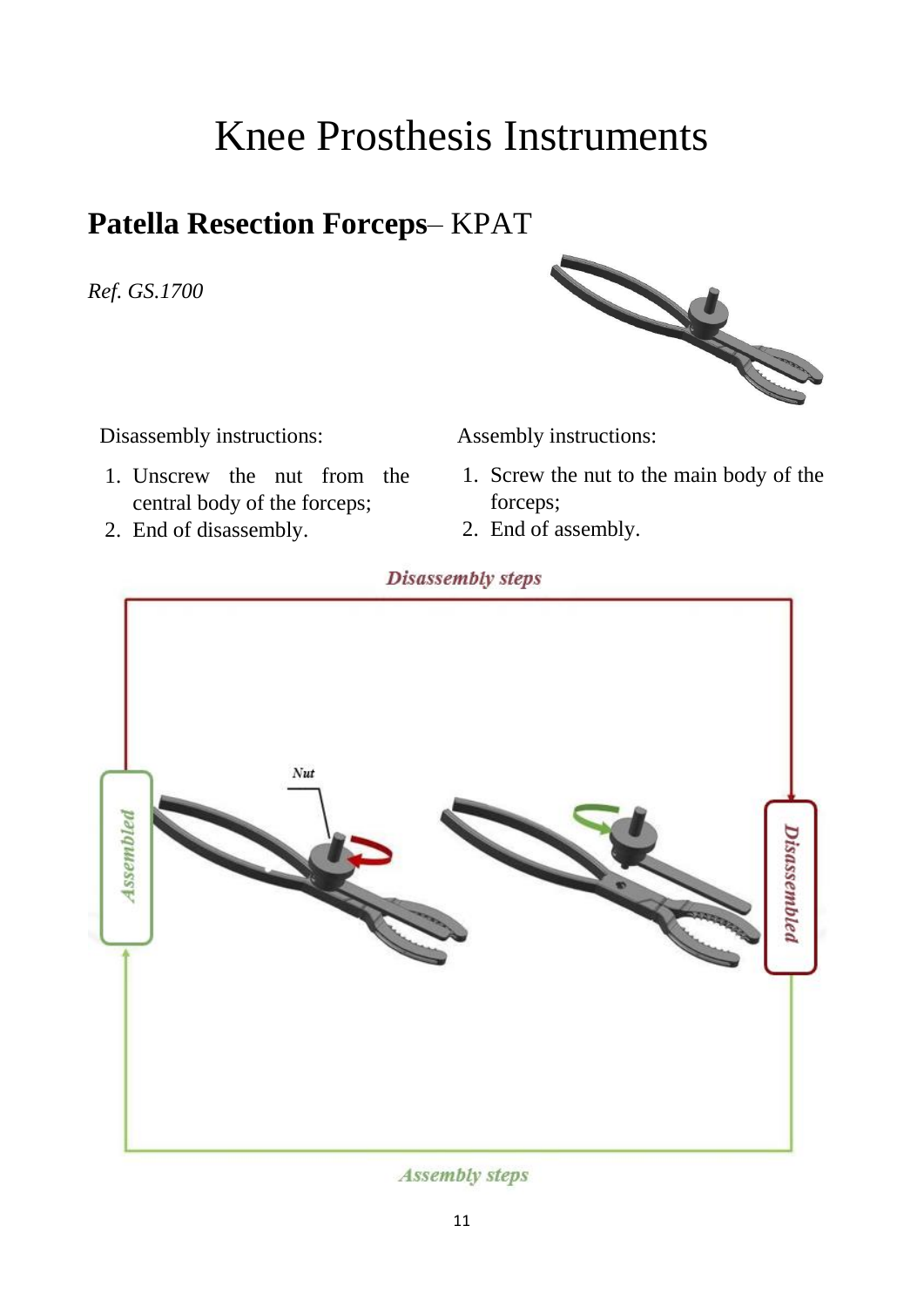#### <span id="page-11-0"></span>**Femoral Cutting Mask A/P** – TKRNAV

*Ref. GS.N0010*



Disassembly instructions:

- 1. Pull the knob and turn it until it is out of alignment;
- 2. Extract the front block from the rear one;
- 3. End of disassembly.

Assembly instructions:

- 1. Insert the front block into the rear block and turn the knob until it is aligned;
- 2. Release the knob to lock it and set the height of the front block;
- 3. End of assembly.

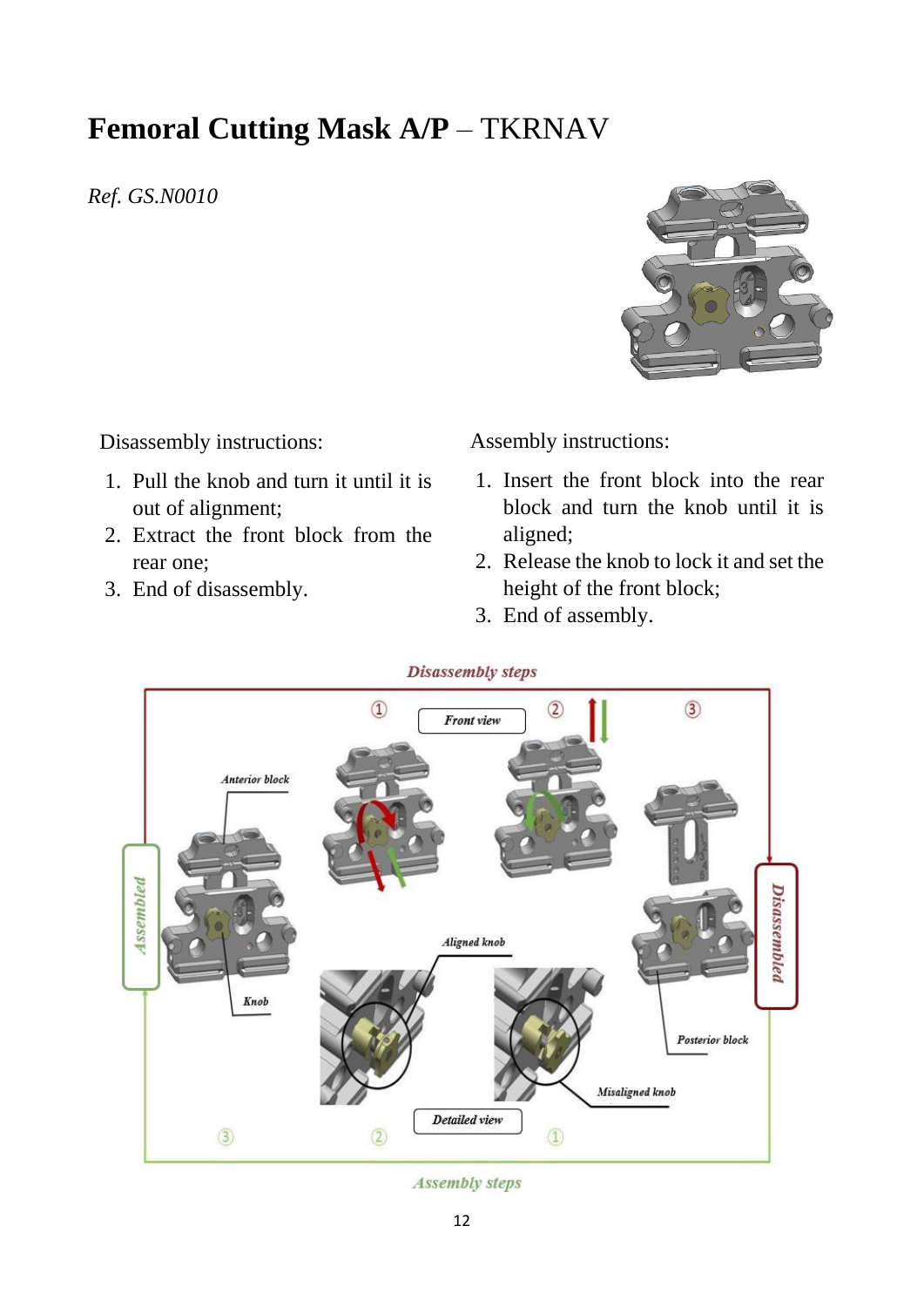#### <span id="page-12-0"></span>**Extra-medullary Tibial Guide** – KGENC

<span id="page-12-1"></span>*Ref. GS.T0300, Ref. GS.T0600, Ref. GS.T0700*

#### <span id="page-12-2"></span>**Tibial Stylus** – KGENC

<span id="page-12-3"></span>*Ref. GS.T0400* 

### <span id="page-12-4"></span>**Tibial Cutting Guide** – KFB/KMBH

<span id="page-12-5"></span>*Ref. GS.T9200/9100/9000/8000*

- 1. Hook the tibial stylus to the cutting guide using the push-button;
- 2. Insert the cutting guide into the tibial guide, pressing and turning the locking key to secure the connection;
- 3. Insert the tibial guide into the guide tube by pressing the push-button;
- 4. Insert the coupling block into the guide tube;
- 5. Insert the ankle clamp into the coupling block and lock it by inserting and screwing the shaft with the knob;
- 6. End of assembly.



**Assembly steps**